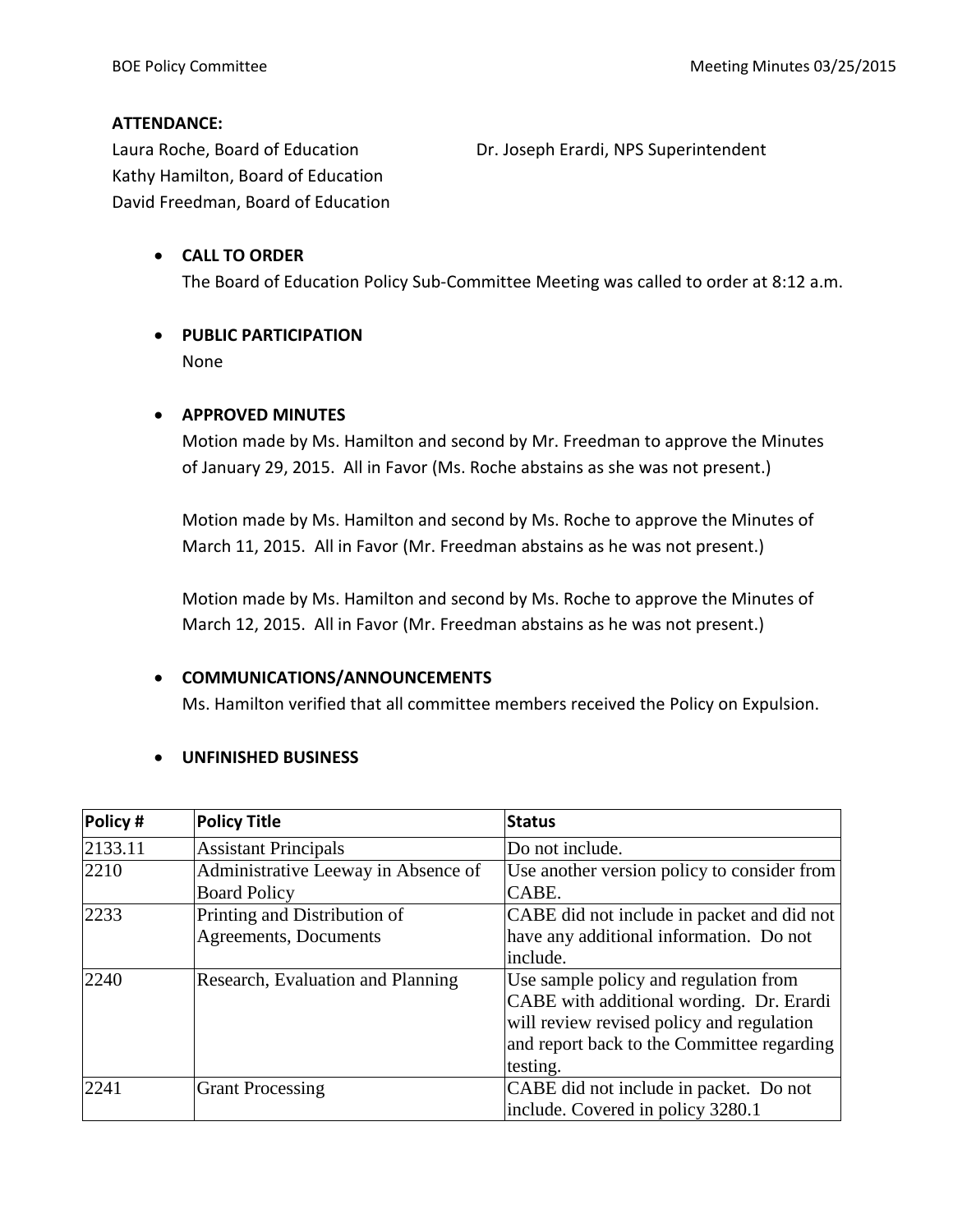| 2250   | Monitoring of Product and Process   | Use optional policy from CABE with      |  |
|--------|-------------------------------------|-----------------------------------------|--|
|        | Goals                               | additional wording.                     |  |
| 2300   | Code of Ethics                      | Use Code of Ethics provided by CABE.    |  |
|        |                                     | Dr. Erardi will review and advise       |  |
|        |                                     | Committee with recommendation on        |  |
|        |                                     | clarification of wording.               |  |
| 2300.1 | Statement of Standards for School   | CABE did not include in packet. Do not  |  |
|        | Leaders                             | include.                                |  |
| 2300.2 | Code of Professional Responsibility | Do not include.                         |  |
| 2500   | <b>Administrative Reports</b>       | CABE did not include in packet. Do not  |  |
|        |                                     | include. Covered in Policy 2232.1.      |  |
| 3112   | <b>Budget Calendar</b>              | CABE does not have a policy. Do not     |  |
|        |                                     | include. Covered in policy 3121.        |  |
| 3113   | <b>Setting Budget Priorities</b>    | Mr. Freedman will review at next policy |  |
|        |                                     | meeting.                                |  |

## **NEW BUSINESS**

Series 2000 (Administration):

| Policy # | <b>Policy Title</b>                   | <b>Status</b>                            |  |
|----------|---------------------------------------|------------------------------------------|--|
| 3170     | <b>Budget Administration – Rename</b> | Use optional policy from CABE. Change    |  |
|          | to "Expenditure Plan"                 | policy title in Table of Content to      |  |
|          |                                       | Expenditure Plan.                        |  |
| 3171     | <b>Supplemental Appropriations</b>    | Do not include.                          |  |
| 3200     | Income                                | CABE did not include in packet. Do not   |  |
|          |                                       | include.                                 |  |
| 3210     | <b>Local Funds</b>                    | CABE did not include in packet. Do not   |  |
|          |                                       | include.                                 |  |
| 3211     | Taxes/Limitations                     | CABE did not include in packet. Do not   |  |
|          |                                       | include.                                 |  |
| 3212     | Deficit in Town Payment               | CABE did not include in packet. Do not   |  |
|          |                                       | include.                                 |  |
| 3220     | <b>State Funds/Federal Funds</b>      | Use existing policy, presently numbered  |  |
| 3230     |                                       | $3-201.$                                 |  |
| 3231     | Medical Reimbursement for             | Mr. Bienkowski will review and advise    |  |
|          | <b>Special Education Students</b>     | Committee of recommendations at next     |  |
|          |                                       | policy meeting. Information will be sent |  |
|          |                                       | to CABE on School Based Health Center    |  |
|          |                                       | and ask CABE to create a new policy.     |  |
| 3240     | <b>Tuition Fees</b>                   | Use sample policy from CABE.             |  |
|          |                                       | Removing the optional language for vo-ag |  |
|          |                                       | program. Ms. Hamilton will look into     |  |
|          |                                       | policy for tuition fees for children of  |  |
|          |                                       | employees.                               |  |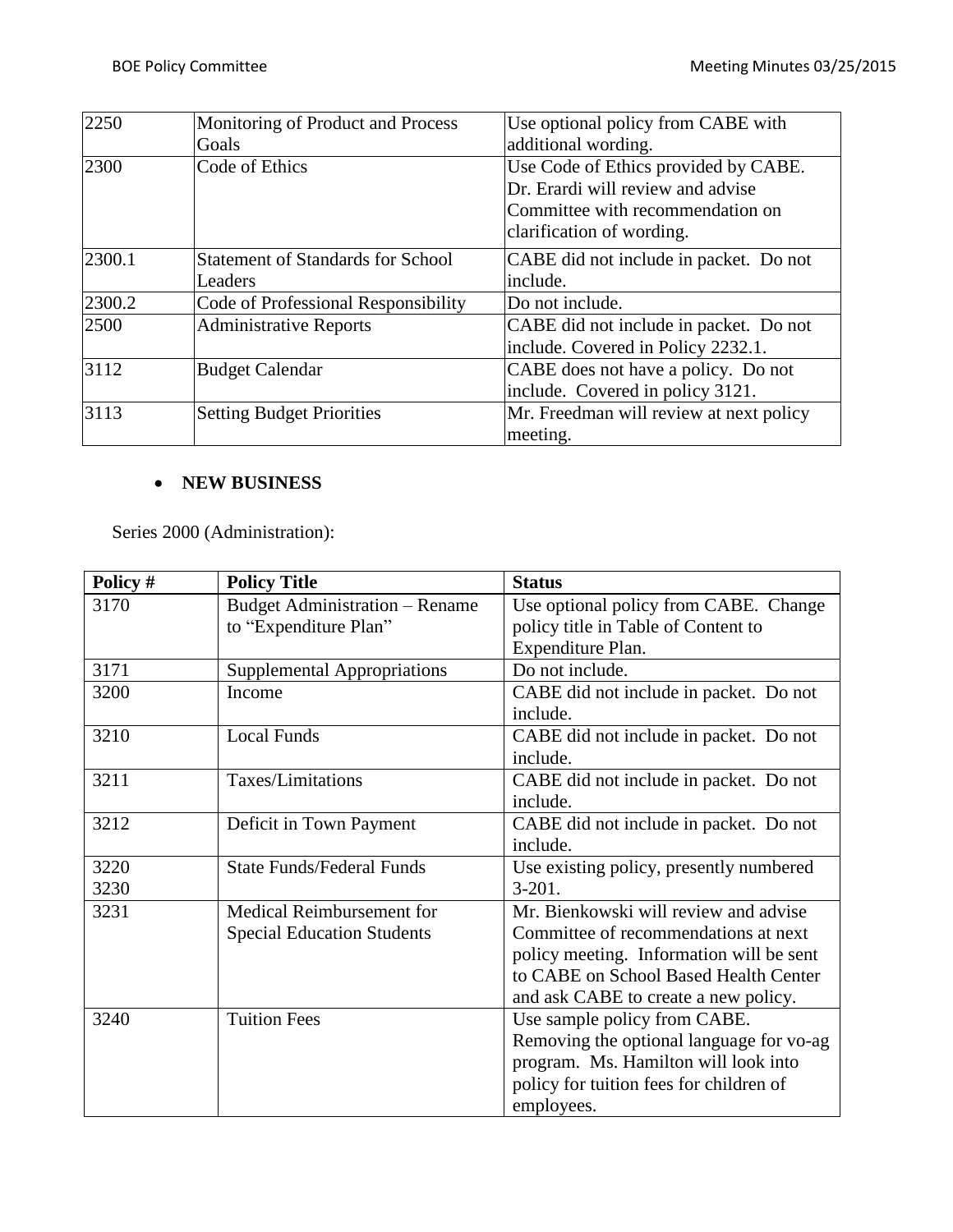| 3250   | Materials/Services; Fees, Fines, | Dr. Erardi will look into current practice  |  |
|--------|----------------------------------|---------------------------------------------|--|
|        | Charges                          | at the schools and advise Committee of      |  |
|        |                                  | recommendation at next meeting.             |  |
| 3260   | Sales & Disposal of Books,       | Mr. Bienkowski will review Committee        |  |
|        | Equipment & Supplies             | recommendations and advise at next          |  |
|        |                                  | policy meeting.                             |  |
| 3270   | Sale and Rental of Real Property | CABE did not include in packet. Do not      |  |
|        |                                  | include.                                    |  |
| 3271   | Royalties                        | CABE did not include in packet. Do not      |  |
|        |                                  | include.                                    |  |
| 3280   | Gifts, Grants and Bequests       | Ms. Hamilton will look at combining our     |  |
|        |                                  | current policy with another version of the  |  |
|        |                                  | policy from CABE. She will include          |  |
|        |                                  | information in the policy on an annual      |  |
|        |                                  | report back to the Board of Education.      |  |
| 3280.1 | Grants                           | Use sample policy from CABE. Remove         |  |
|        |                                  | alternative and additional language from    |  |
|        |                                  | the policy. Add paragraph about grant       |  |
|        |                                  | summary to be presented to Board at the     |  |
|        |                                  | end of the fiscal year.                     |  |
| 3281   | <b>School Fund Raisers</b>       | The Committee will review policy and        |  |
|        |                                  | advise at the next meeting. Dr. Erardi will |  |
|        |                                  | do a Winter Sports Analysis on actual fees  |  |
|        |                                  | beyond pay to play.                         |  |
| 3281.1 | Business/Industry/Corporate      | CABE did not include in packet. Request     |  |
|        | <b>Involvement</b> in Education  | more information from CABE.                 |  |
| 5114   | Suspension and Expulsion/Due     | The Committee will review policy and        |  |
|        | Process                          | advise at the next meeting. Dr. Erardi will |  |
|        |                                  | put together a round table meeting with     |  |
|        |                                  | Lorrie Rodrigue, Gregg Simon and            |  |
|        |                                  | students from the high school to discuss    |  |
|        |                                  | policy. Lorrie Rodrigue and Tom Einhorn     |  |
|        |                                  | will be invited to the next meeting.        |  |

## o FUTURE MEETING DATES

- April 9, 2015 Shared Meeting Room 3
- April 30, 2015 Shared Meeting Room 1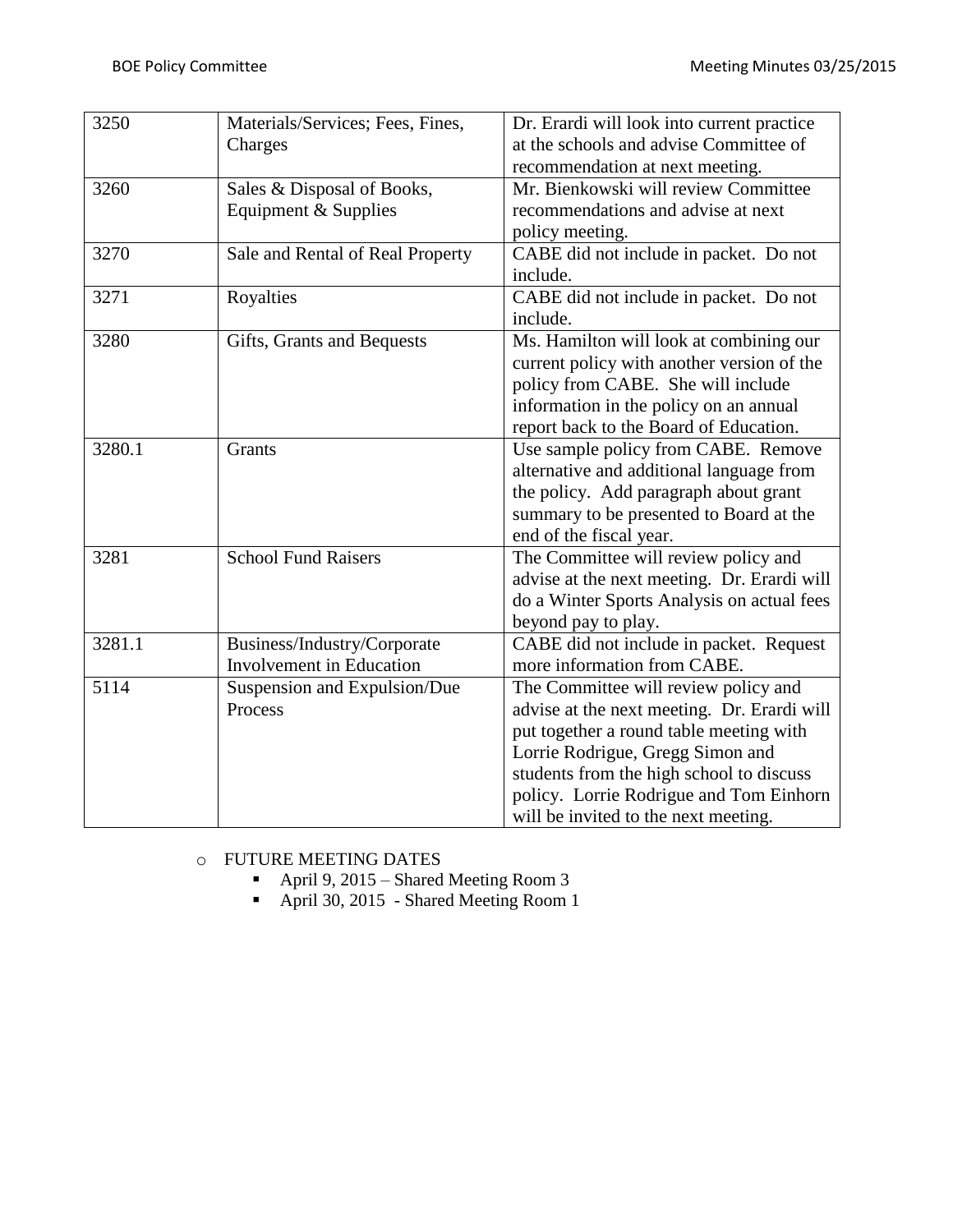## **ACTION ITEMS FOR NEXT MEETING**

| <b>Responsible</b> |                                                  |                 |                 |
|--------------------|--------------------------------------------------|-----------------|-----------------|
| <b>Party</b>       | <b>Action</b>                                    | <b>Comments</b> | <b>Due Date</b> |
| Dr. Erardi         | Policy 2240 - Research,                          |                 | 04/09/2015      |
|                    | Evaluation and Planning - Dr.                    |                 |                 |
|                    | Erardi will review revised policy                |                 |                 |
|                    | and regulation and report back to                |                 |                 |
|                    | the Committee regarding testing.                 |                 |                 |
| Dr. Erardi         | Policy 2300 – Code of Ethics -                   |                 | 04/09/2015      |
|                    | Dr. Erardi will review and advise                |                 |                 |
|                    | Committee with recommendation                    |                 |                 |
|                    | on clarification of wording.                     |                 |                 |
| Mr. Freedman       | Policy 3113 - Setting Budget                     |                 | 04/09/2015      |
|                    | Priorities - Mr. Freedman will                   |                 |                 |
|                    | review and advise Committee at                   |                 |                 |
|                    | next policy meeting                              |                 |                 |
|                    | Mr. Bienkowski Policy 3231 -Medical              |                 | 04/09/2015      |
|                    | <b>Reimbursement for Special</b>                 |                 |                 |
|                    | Education Students - Mr.                         |                 |                 |
|                    | Bienkowski will review and                       |                 |                 |
|                    | advise Committee at next policy                  |                 |                 |
|                    | meeting.                                         |                 |                 |
| Meg                | New Policy - School Based                        |                 | 04/09/2015      |
|                    | <b>Health Centers - Send</b>                     |                 |                 |
|                    | information to CABE and ask                      |                 |                 |
|                    | them to create a new policy. Ask                 |                 |                 |
|                    | CABE where to place policy.                      |                 |                 |
| Ms. Hamilton       | Policy 3240 - Tuition Fees - Ms.                 |                 | 04/09/2015      |
|                    | Hamilton will look into policy for               |                 |                 |
|                    | tuition fees for children of                     |                 |                 |
|                    | employees.                                       |                 |                 |
| Dr. Erardi         | Policy 3250 - Materials/Service                  |                 | 04/09/2015      |
|                    | Fees, Fines, Charges - Dr. Erardi                |                 |                 |
|                    | will look into current practice at               |                 |                 |
|                    | the schools and advise Committee                 |                 |                 |
|                    | of recommendation at next                        |                 |                 |
|                    | meeting.                                         |                 |                 |
|                    | Mr. Bienkowski Policy 3260 - Sales & Disposal of |                 | 04/09/2015      |
|                    | Books, Equipment & Supplies -                    |                 |                 |
|                    | Mr. Bienkowski will review                       |                 |                 |
|                    | Committee recommendations and                    |                 |                 |
|                    | advise at next policy meeting.                   |                 |                 |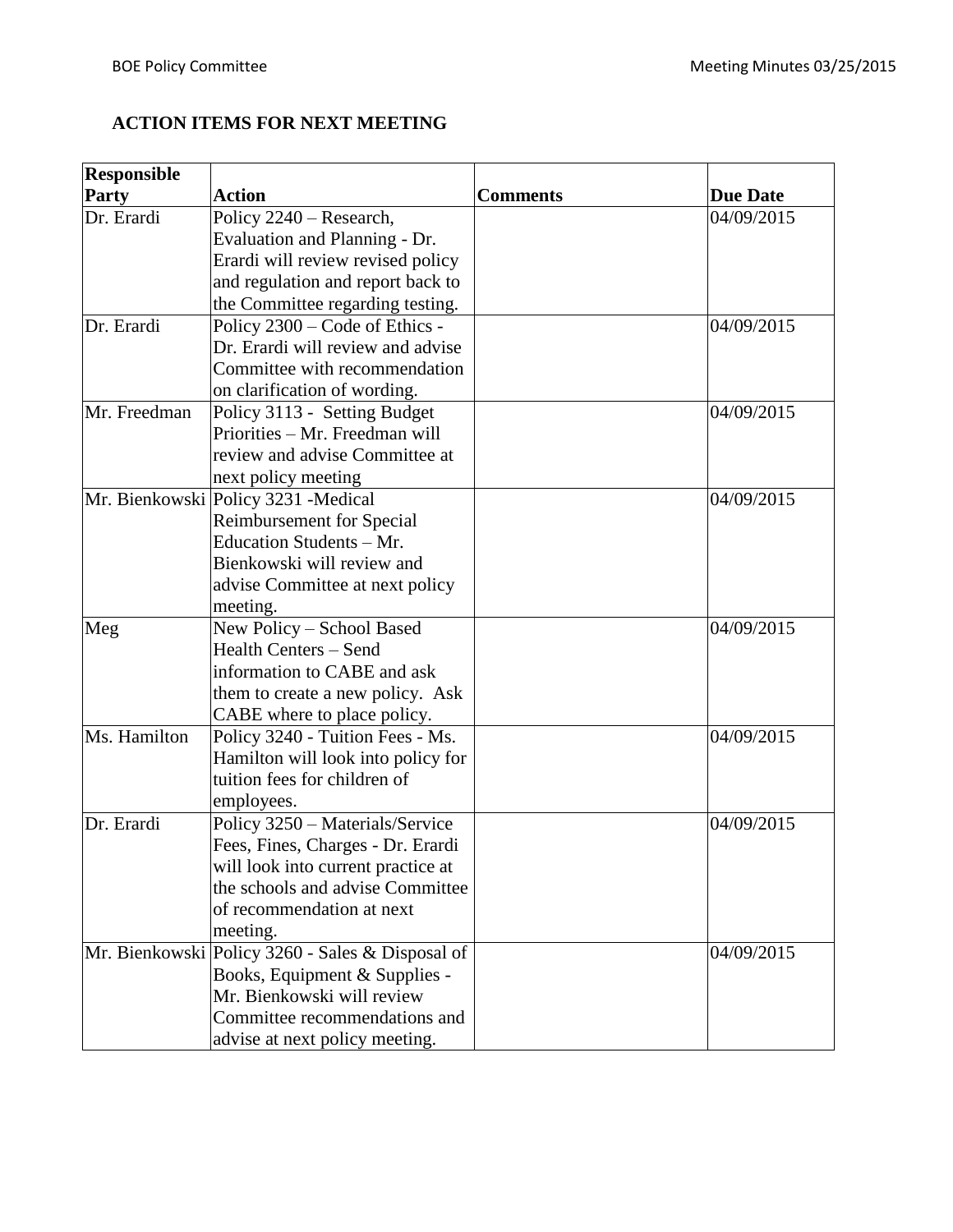| Ms. Hamilton | Policy 3280 - Gifts, Grants and    | 04/09/2015 |
|--------------|------------------------------------|------------|
|              | Bequests - Ms. Hamilton will look  |            |
|              | at combining our current policy    |            |
|              | with another version of the policy |            |
|              | from CABE. She will include        |            |
|              | information in the policy on an    |            |
|              | annual report back to the Board of |            |
|              | Education.                         |            |
| Committee    | Policy 3281 - School Fund          | 04/09/2015 |
| Dr. Erardi   | Raisers - The Committee will       |            |
|              | review policy and come back to     |            |
|              | the next meeting with their        |            |
|              | recommendations. Dr. Erardi will   |            |
|              | do a Winter Sports Analysis on     |            |
|              | actual fees beyond pay to play.    |            |
| Meg          | Policy 3281.1 - Business/Industry/ | 04/09/2015 |
|              | Corporate Involvement in           |            |
|              | <b>Education - Request more</b>    |            |
|              | information from CABE.             |            |
| Committee    | Policy 5114 - Suspension and       | 04/09/2015 |
| Dr. Erardi   | Expulsion/Due Process - The        |            |
|              | Committee will review policy and   |            |
|              | advise at the next meeting. Dr.    |            |
|              | Erardi will put together a round   |            |
|              | table meeting with Lorrie          |            |
|              | Rodrigue, Gregg Simon and          |            |
|              | students from the high school.     |            |
|              | Lorrie Rodrigue and Tom Einhorn    |            |
|              | will be invited to the next        |            |
|              | meeting.                           |            |

## **NEXT SET OF POLICIES TO REVIEW AND REVISE**

Series 3000 (Business/Non-Instructional Operations):

| Policy # | <b>Policy Title</b>                     | <b>Point Person</b> |
|----------|-----------------------------------------|---------------------|
| 3290     | <b>Funds Management</b>                 | Dr. Erardi          |
| 3291     | Borrowing                               | Dr. Erardi          |
| 3291.1   | <b>Short-Term Loans</b>                 | Dr. Erardi          |
| 3291.2   | Debt Limitation                         | Dr. Erardi          |
| 3292     | Investing                               | Dr. Erardi          |
| 3293     | Depository                              | Dr. Erardi          |
| 3293.1   | Signatures/Facsimiles                   | Dr. Erardi          |
| 3294     | <b>Incurring Liabilities</b>            | Dr. Erardi          |
| 3300     | <b>Expenditures/Expending Authority</b> | Dr. Erardi          |
| 3310     | <b>Purchasing Guides</b>                | Dr. Erardi          |